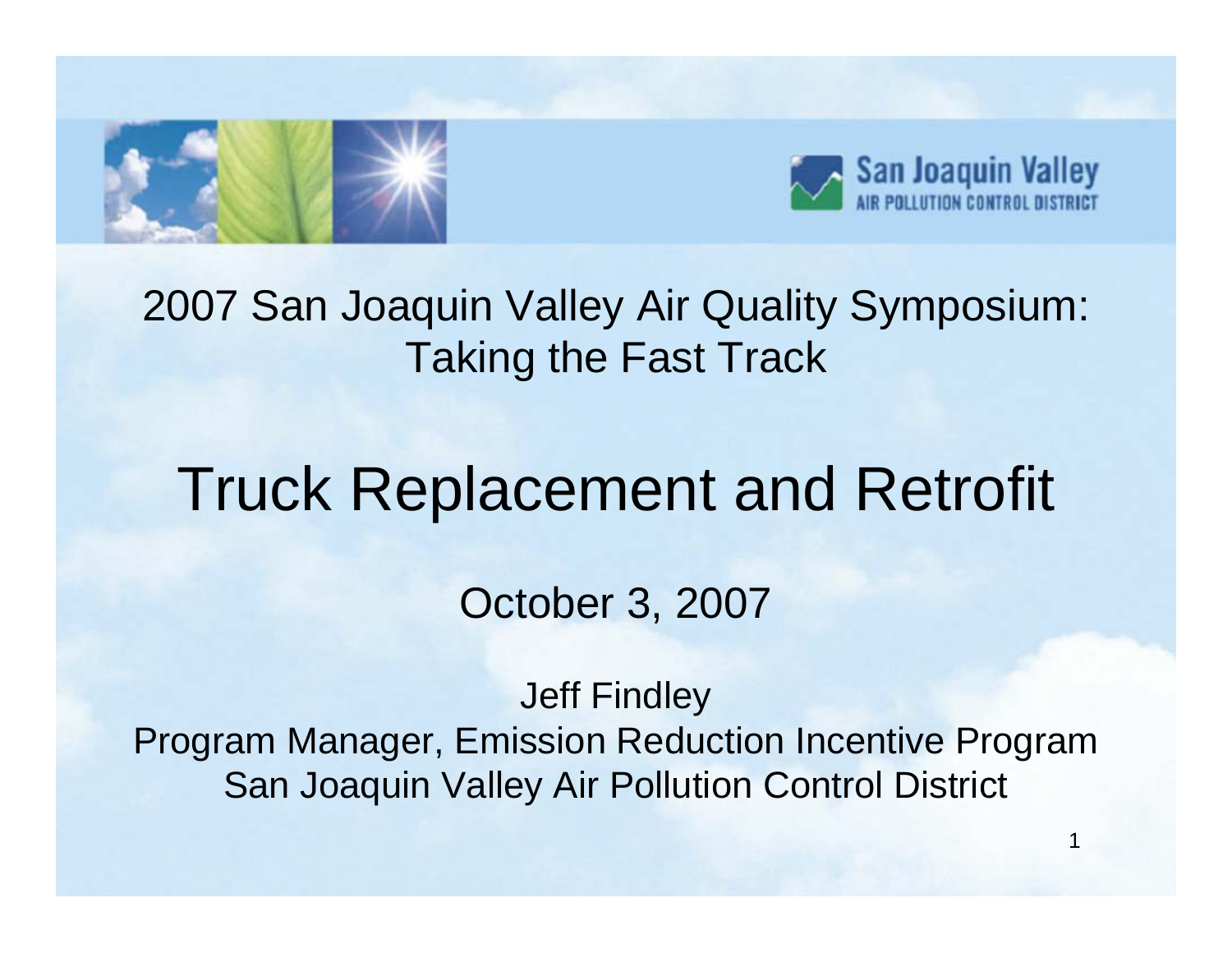## Truck Replacement and Retrofit

- Program Goals
- Questions to be Answered
- Potential Scenarios
- Incentive Program Successes
- Public Process



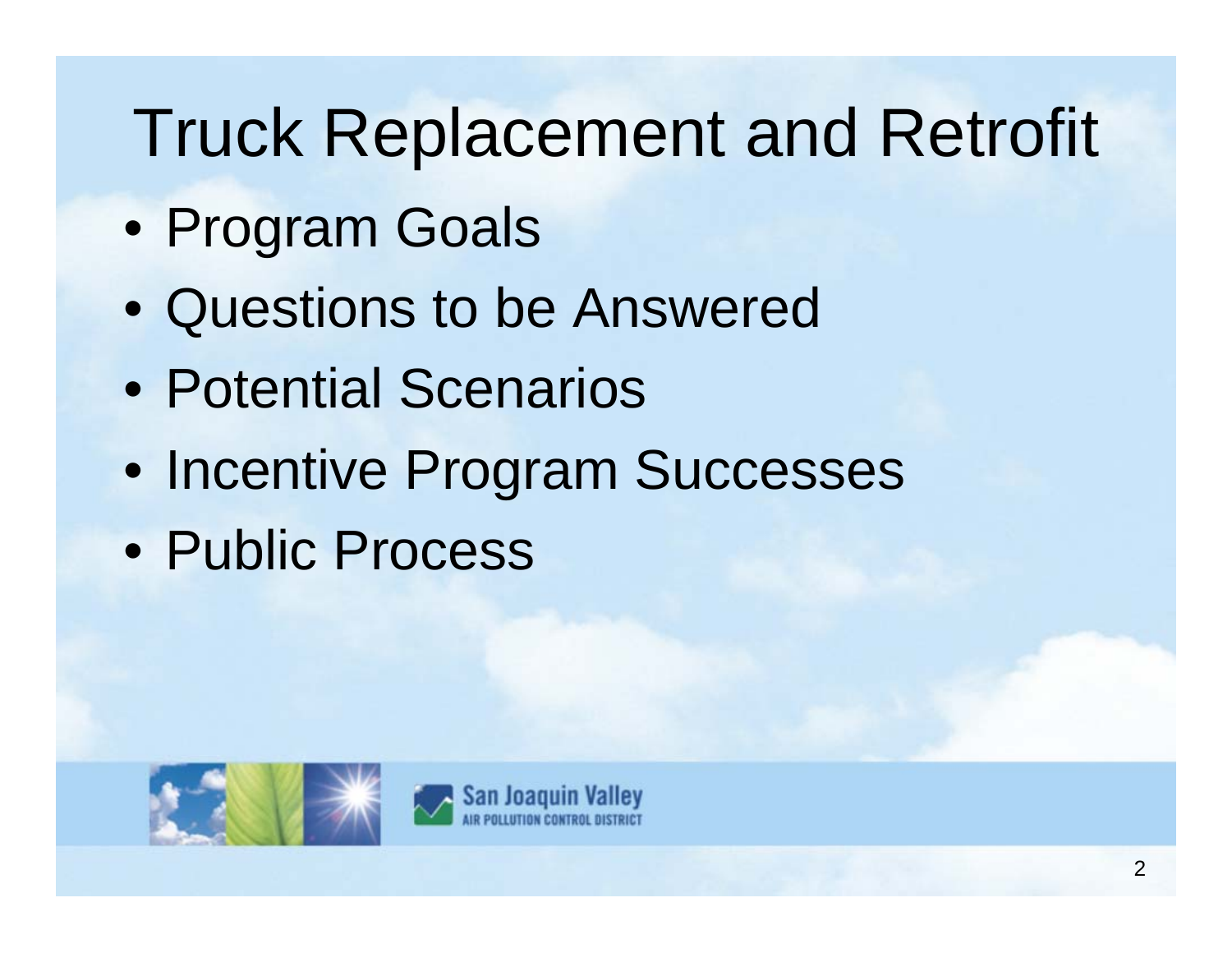# Program Goals

- Achieve maximum amount of emission reductions as expeditiously as possible
- Provide District funding flexibility
- Exceed reductions from proposed ARB On-Road Private Fleet Rule
- Ensure vehicles funded will be compliant with proposed regulations and/or achieve early reductions



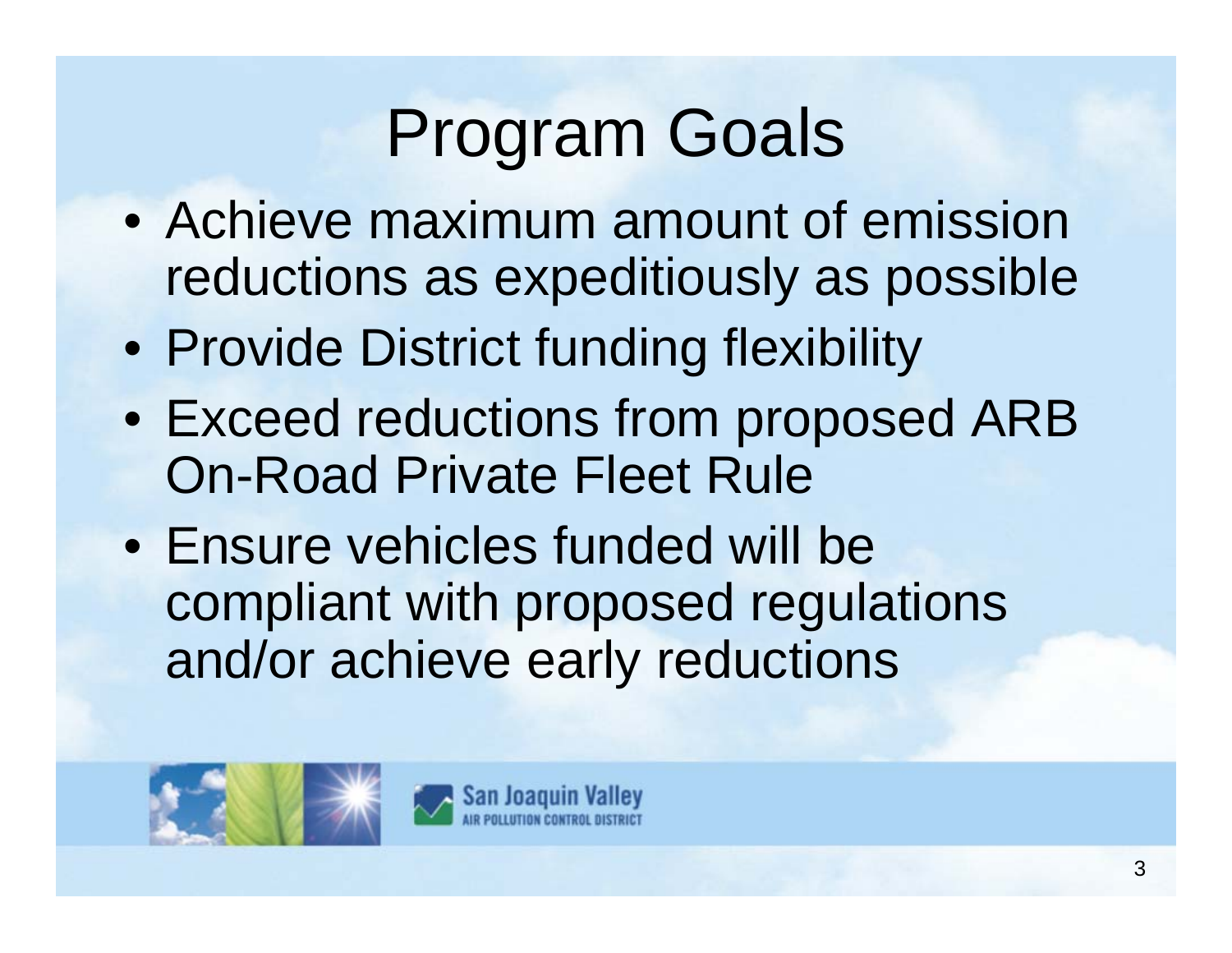### Questions to be Answered

- • A number of questions and issues need to be addressed to achieve program goals:
	- 1. Which model year trucks to target?
	- 2. What are the costs?
	- 3. How to ensure surplus emission reductions?



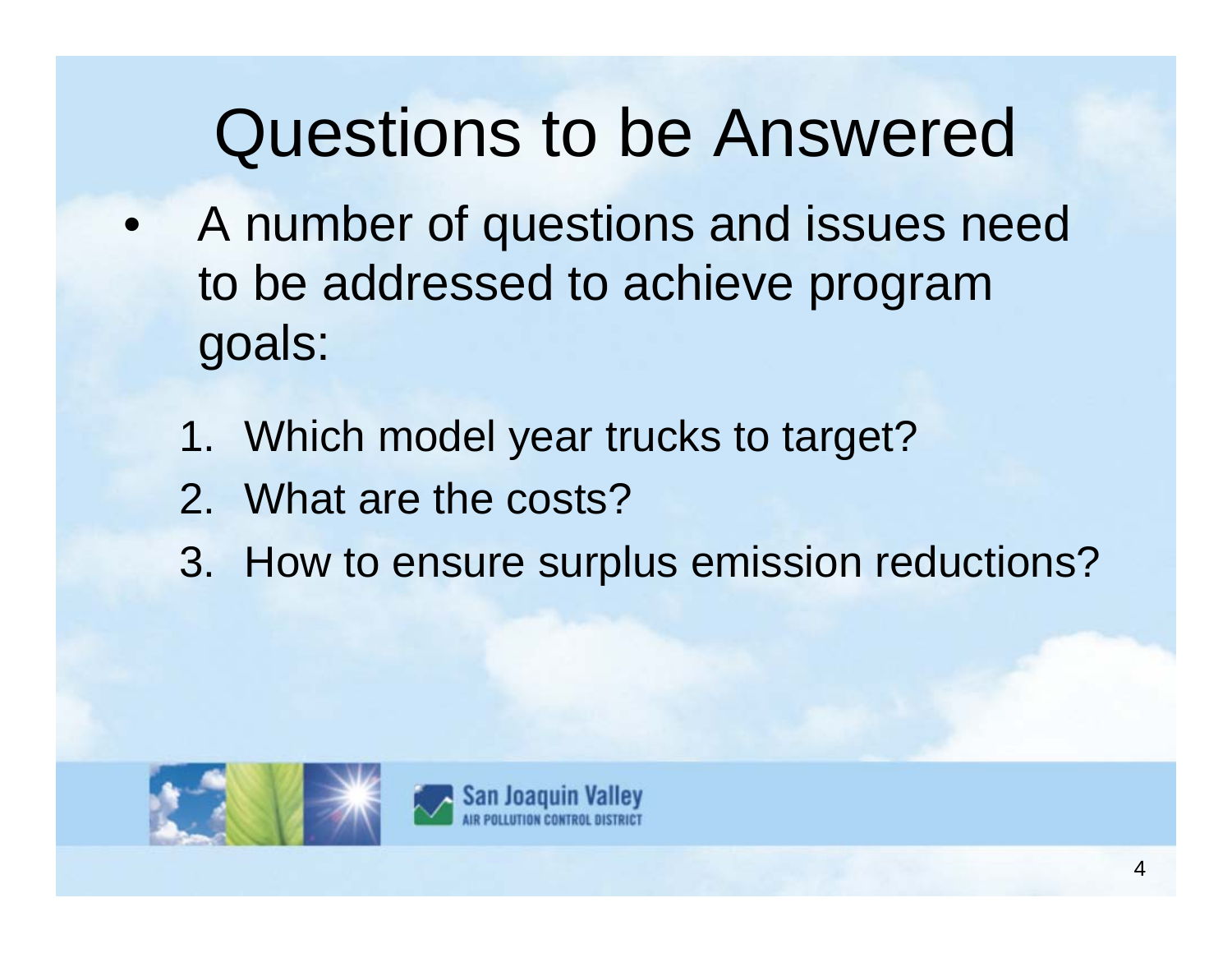### Which Trucks to Target?

• Newer model year trucks (2003-2008) –Lowest tail pipe emissions and highest

mileage

- Mid-range model year trucks (1995-2002) –Higher tailpipe emissions and high mileage
- Older model year trucks (pre-1995) and the state of the state Highest tailpipe emissions and lowest mileage



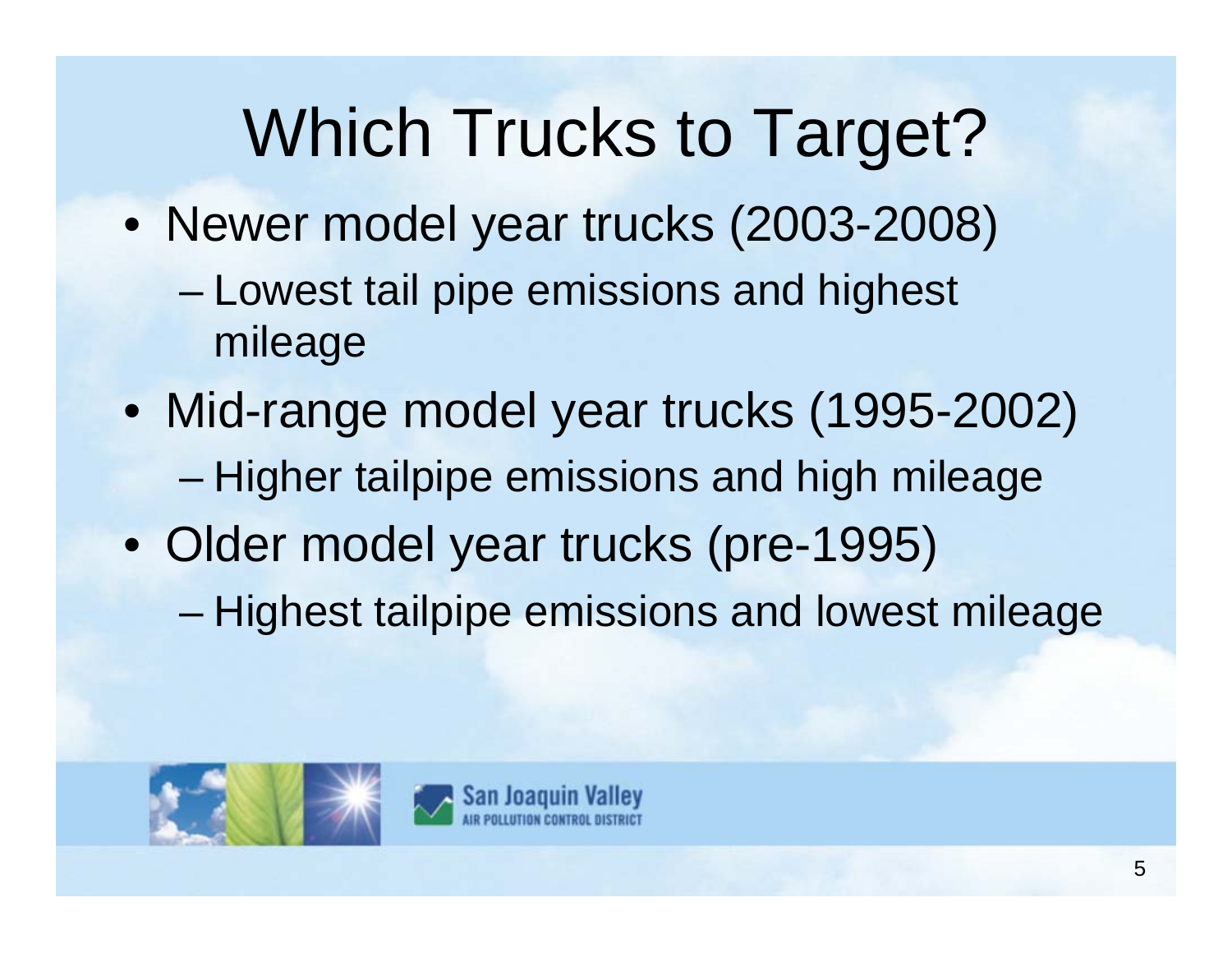### What Are the Costs?

- Determine incentive funding per truck
- Establish truck owner contribution
- Debt service issues
- Value of replaced truck and willingness to relinquish
- Total incentive funding required to implement program



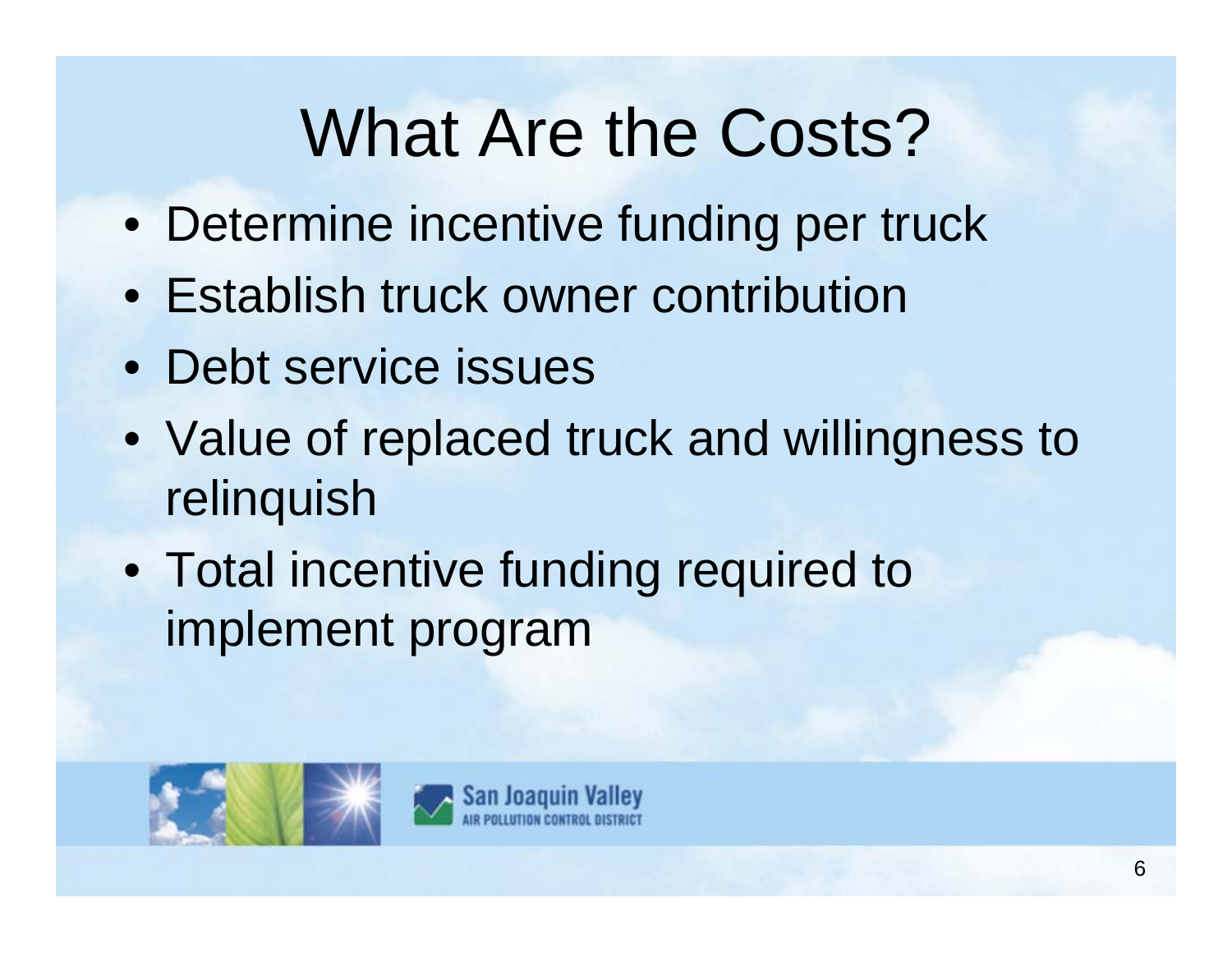# How to Ensure Surplus Emission Reductions?

- District has experience verifying surplus emission reductions
- Verify emission reductions would not occur through normal fleet turnover
	- and the state of the state Develop criteria to discover which trucks should be targeted for replacement/retrofit



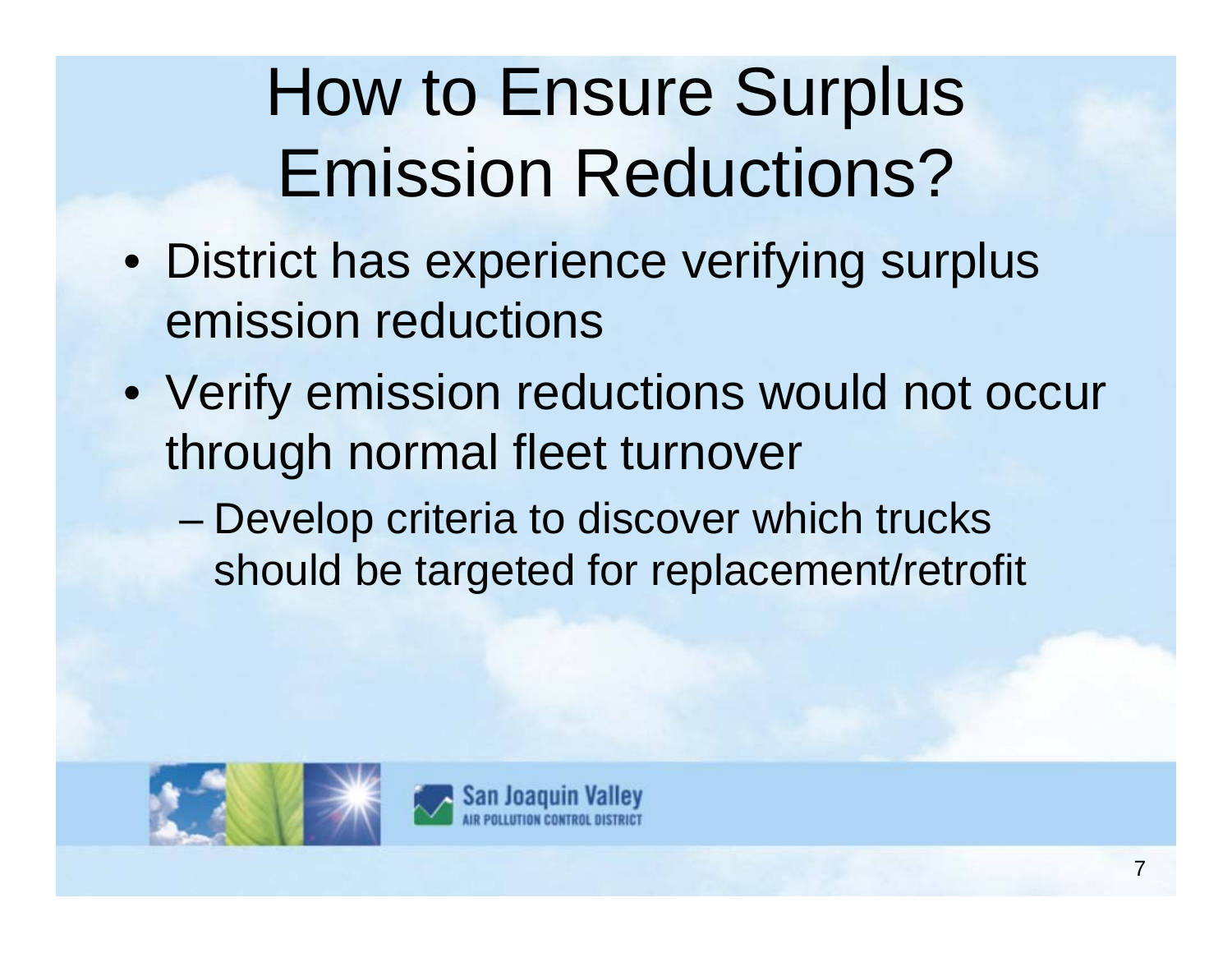### Potential Scenarios

- • Four scenarios currently being evaluated
	- 1. Two tiered transaction: 2008 « 2004 « 2002-1995
	- 2. One tiered transaction: 2008 → 2002-1995
	- 3. One tiered transaction: 2004 → pre-1995
	- 4. Retrofit only (Model Year to be determined)
- •Scenario combinations also possible
- •Other scenarios may be considered



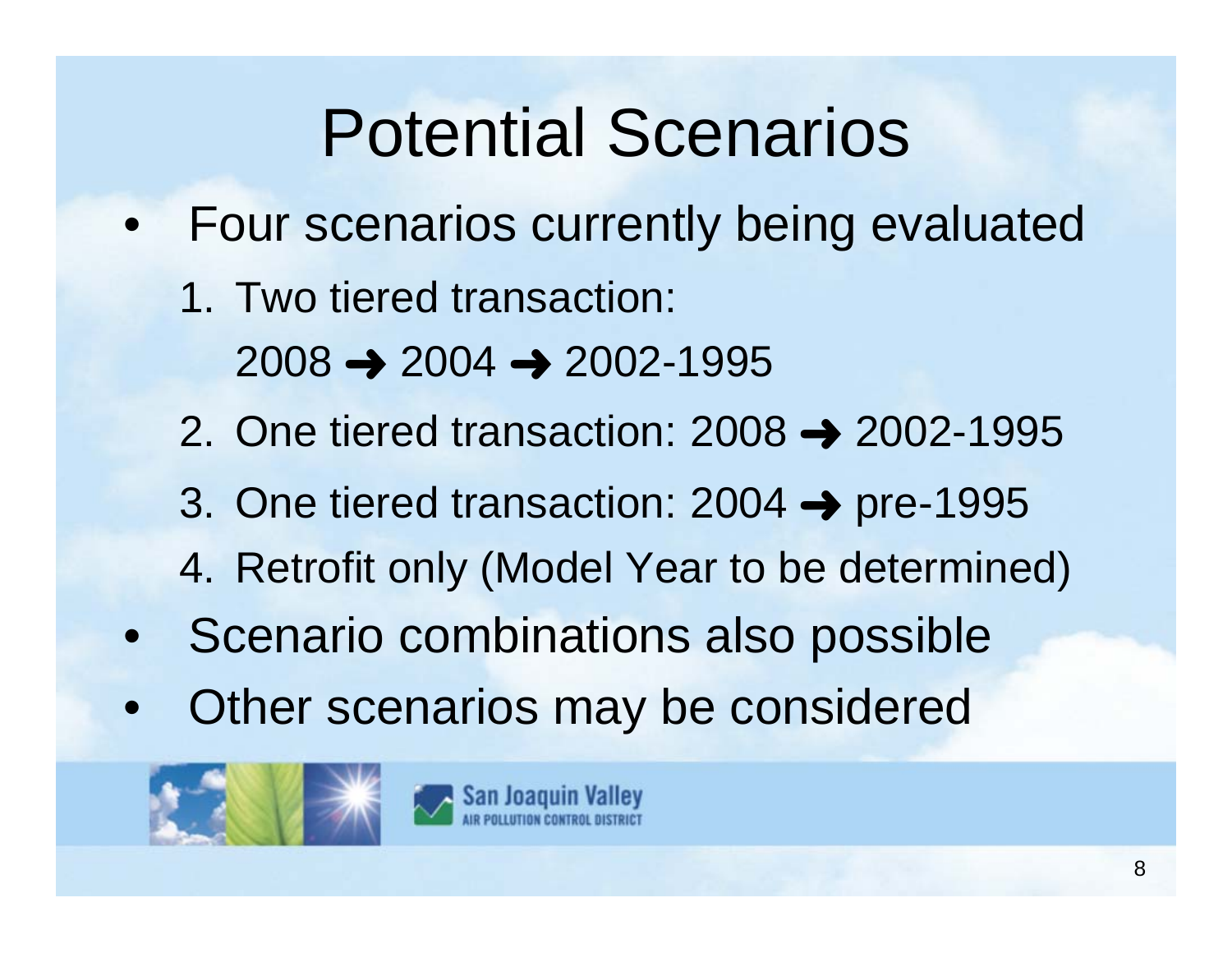#### **Scenario 1 2 Tiered Transaction**





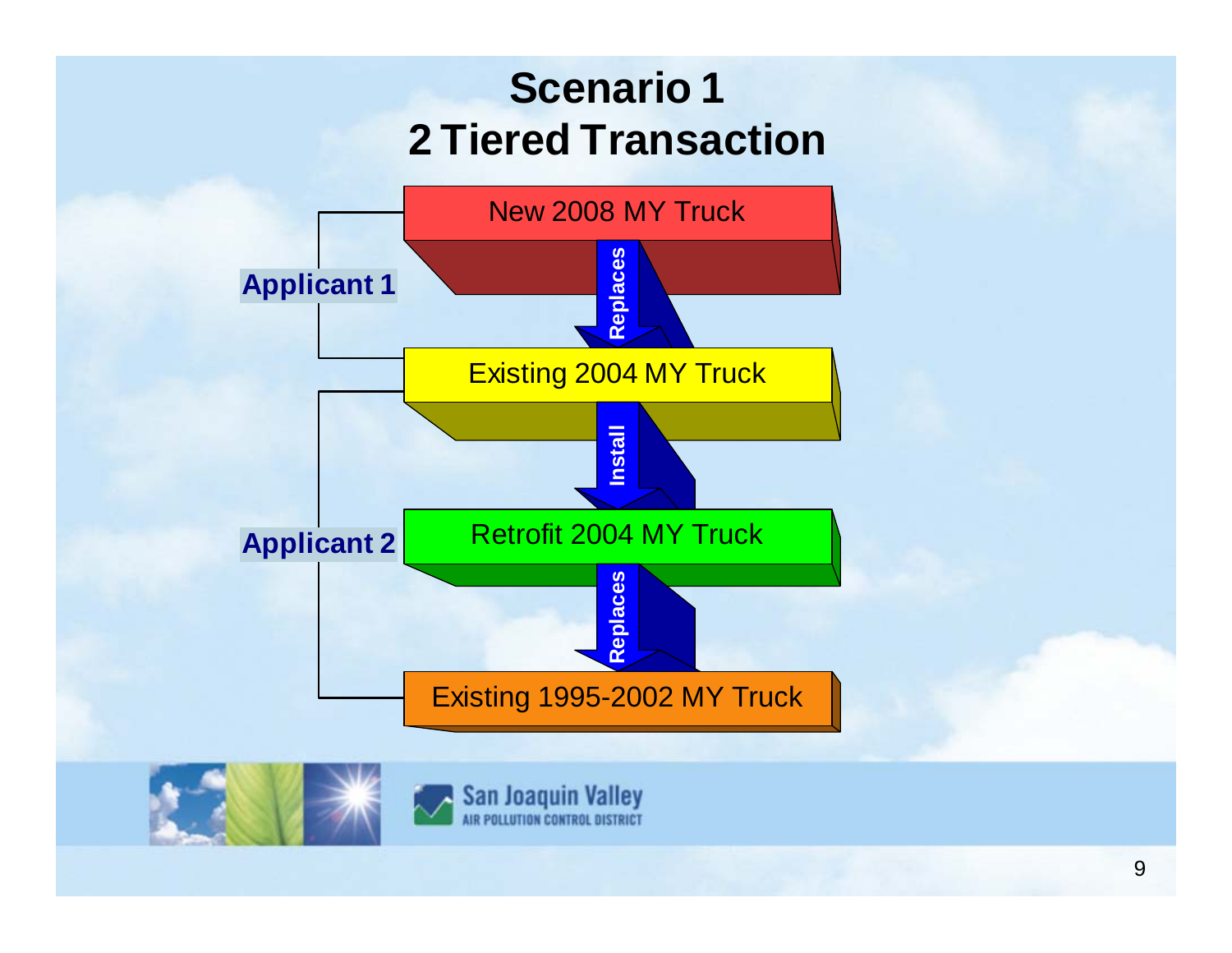#### **Scenario 2 1 Tiered Transaction**





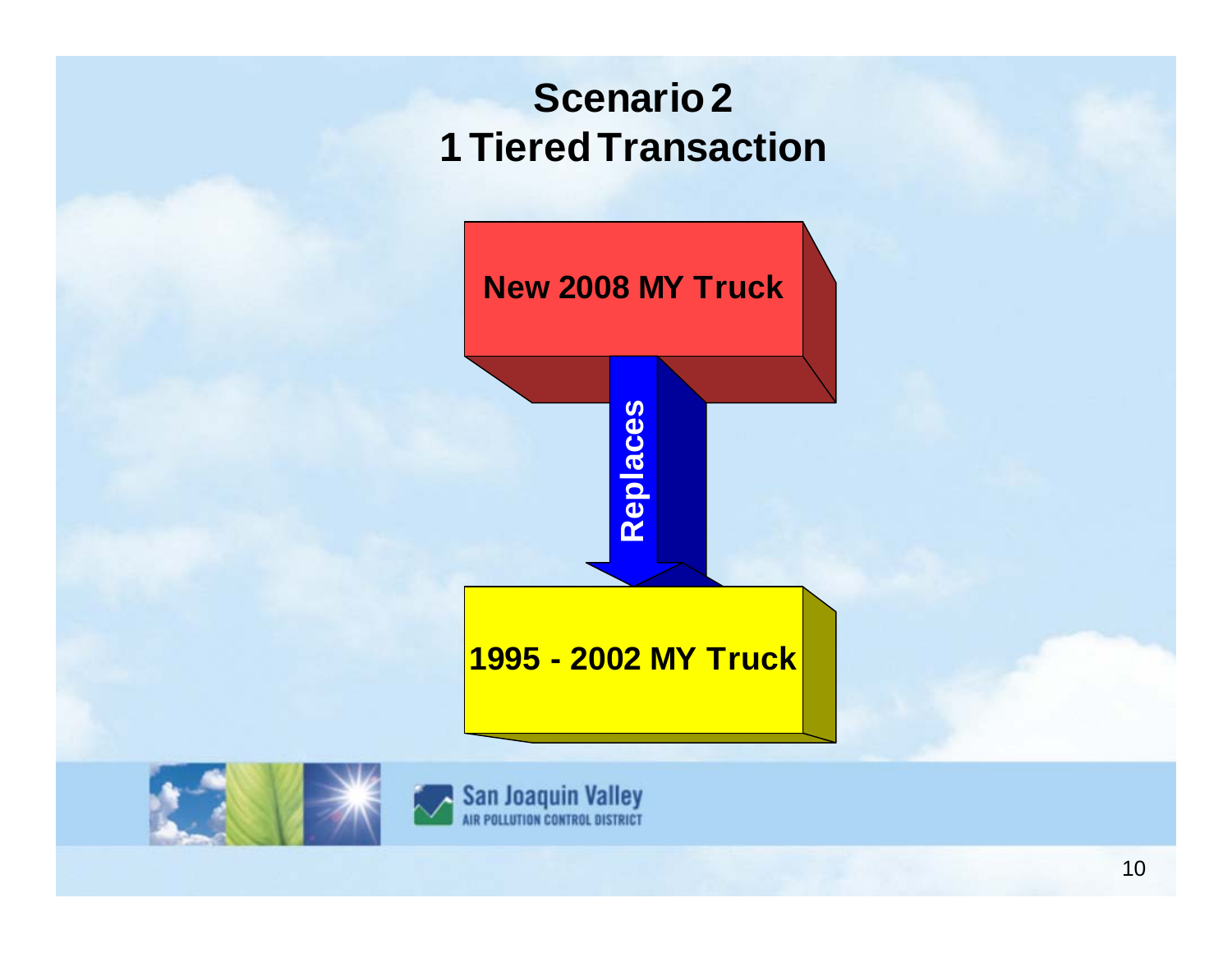#### **Scenario 3 1 Tiered Transaction**





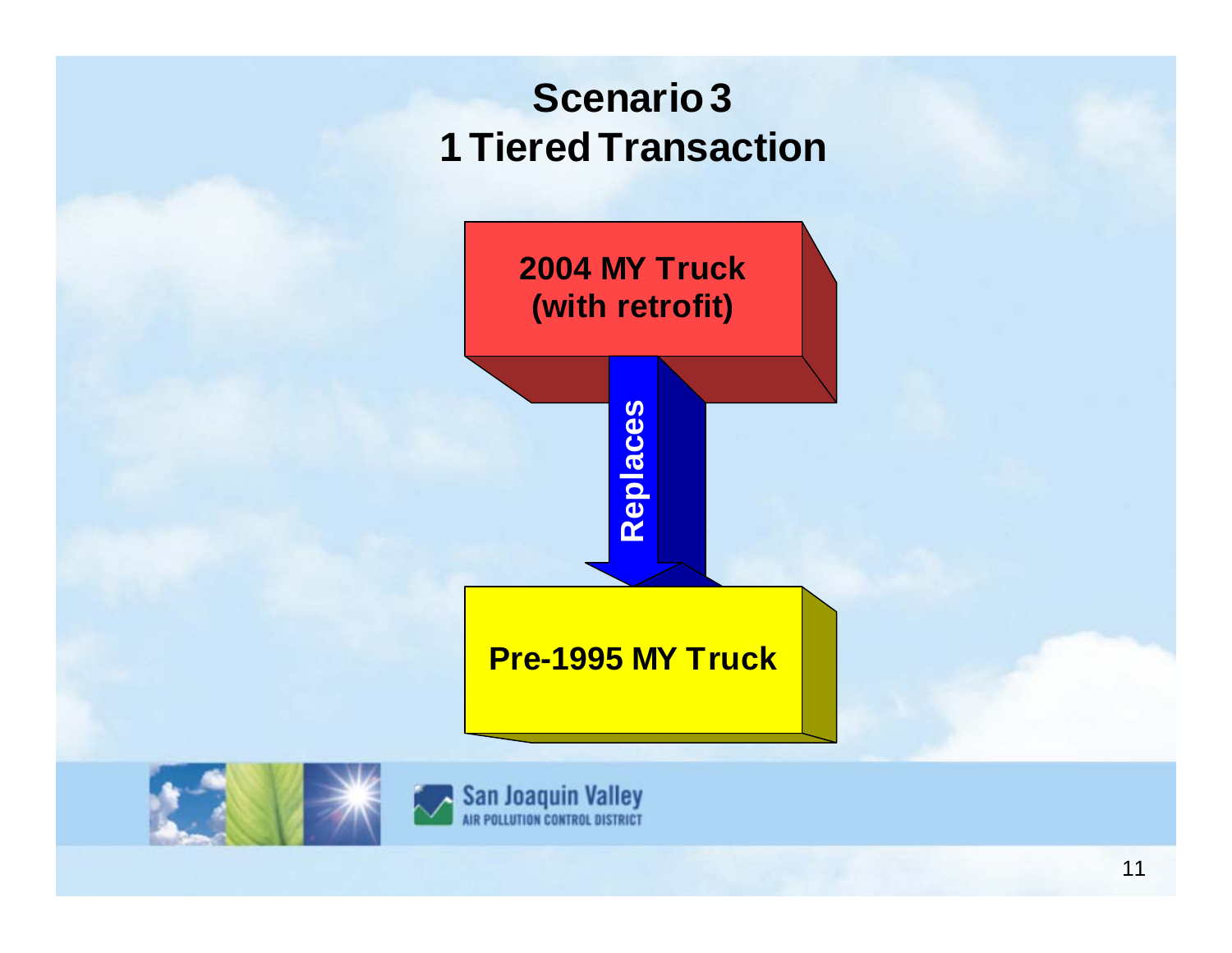#### **Scenario 4 1 Tiered Transaction**





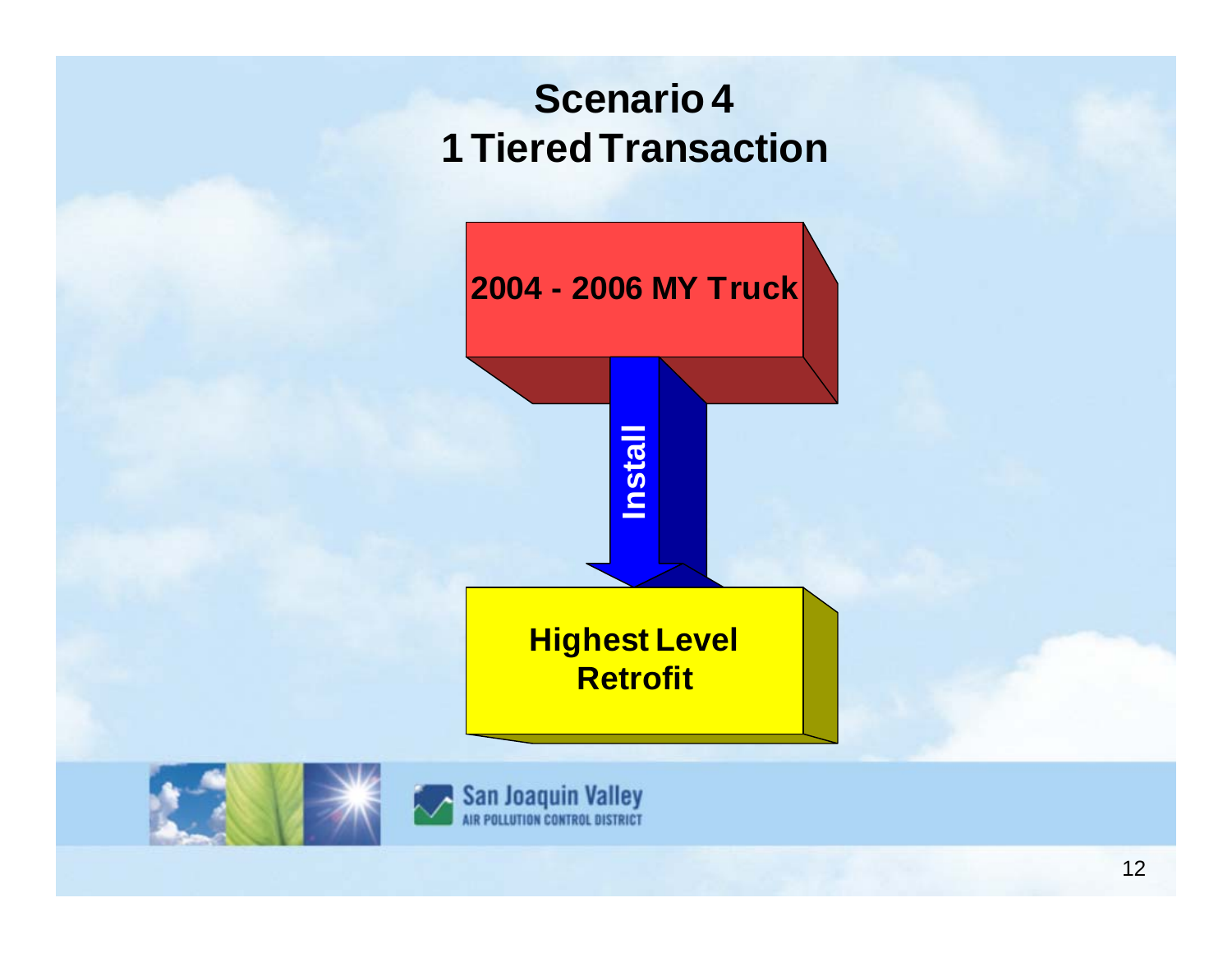### Incentive Program Successes

- The District has operated highly successful incentive programs since 1992
- •District awarded over \$179 million
- Reduced 57,000 tons of lifetime emission reductions (NOX, PM, ROG)
- District has recently been audited by three separate State agencies
	- Establishes District as one of the most effective incentive programs in the State